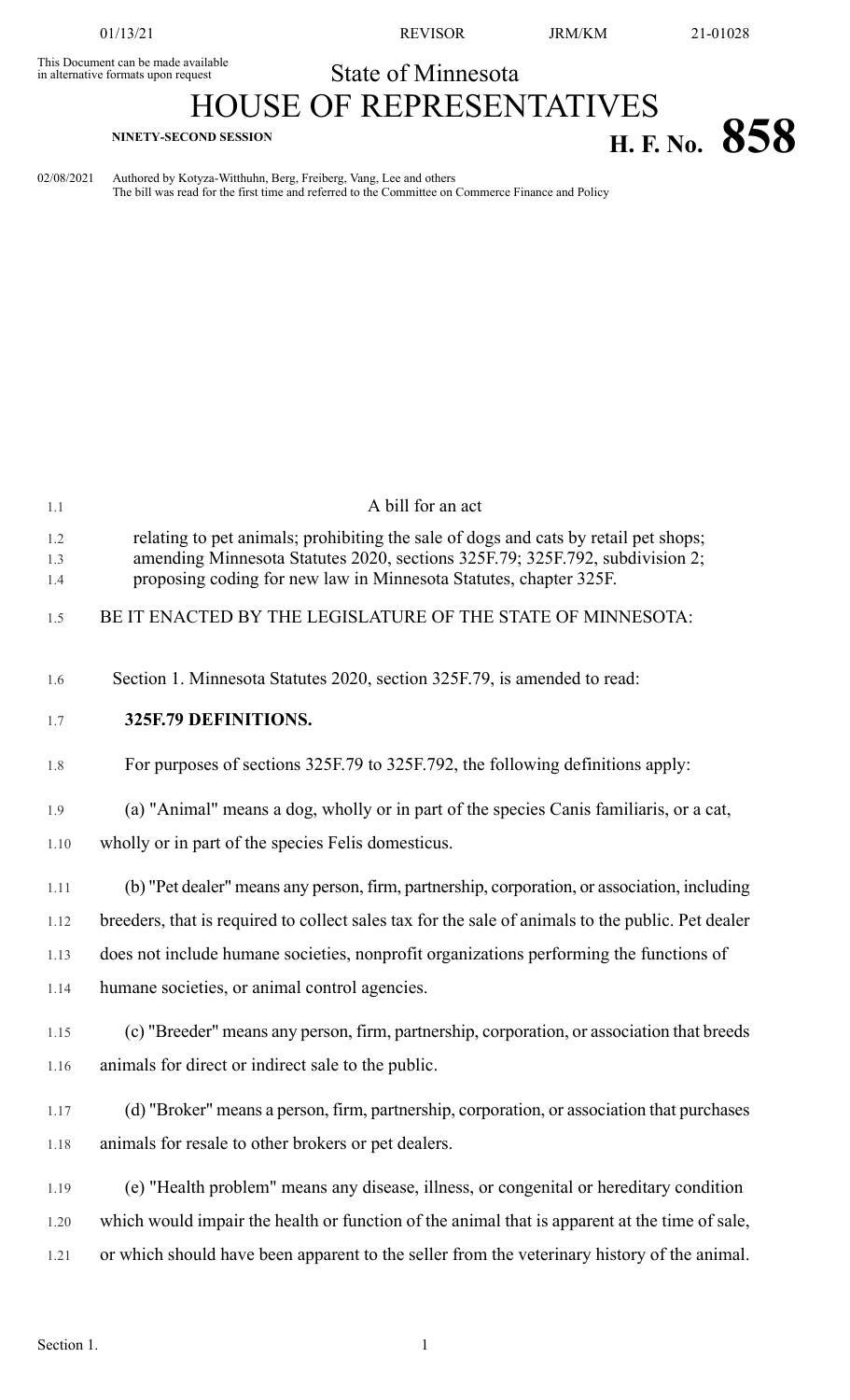REVISOR JRM/KM 21-01028

| 2.1  | (f) "Pet shop" means any person, firm, partnership, corporation, or association that           |
|------|------------------------------------------------------------------------------------------------|
| 2.2  | operates a physical brick-and-mortar retail store from which animals are sold or offered for   |
| 2.3  | sale to the general public.                                                                    |
| 2.4  | (g) "Veterinarian" means a licensed veterinarian in the state of Minnesota.                    |
| 2.5  | Sec. 2. [325F.7915] SALE OF DOGS AND CATS PROHIBITED.                                          |
| 2.6  | (a) A pet shop must not sell, offer to sell, barter, auction, or otherwise transfer ownership  |
| 2.7  | of a dog or cat.                                                                               |
| 2.8  | (b) A pet shop may provide space to nonprofit humane societies, animal control agencies,       |
| 2.9  | or animal rescue and re-homing organizations qualifying as nonprofit under section $501(c)(3)$ |
| 2.10 | of the Internal Revenue Code, to offer to the public dogs or cats for an adoption fee.         |
| 2.11 | (c) A pet shop is prohibited from (1) having any ownership interest in an animal offered       |
| 2.12 | under paragraph (b) and (2) receiving any fee for providing space for the adoption of an       |
| 2.13 | animal.                                                                                        |
|      |                                                                                                |
| 2.14 | Sec. 3. Minnesota Statutes 2020, section 325F.792, subdivision 2, is amended to read:          |
| 2.15 | Subd. 2. Civil penalty. (a) A pet dealer who:                                                  |
| 2.16 | (1) sells an animal without delivery of the disclosure required in section 325F.791,           |
| 2.17 | subdivision 1;                                                                                 |
| 2.18 | (2) fails to maintain the records required by section 325F.791, subdivision 2;                 |
| 2.19 | (3) fails to provide registration papers as provided in section 325F.791, subdivision 3;       |
| 2.20 | (4) fails to make or provide payment for the examinations required by section 325F.791,        |
| 2.21 | subdivision 4;                                                                                 |
| 2.22 | (5) fails to post the notice required by section 325F.791, subdivision 9; or                   |
| 2.23 | (6) fails to provide the statement of consumer rights required by section 325F.791,            |
| 2.24 | subdivision 10,                                                                                |
| 2.25 | is subject to a civil fine of up to $$1,000$ per violation.                                    |
| 2.26 | (b) A pet shop who violates section $325F.7915$ is subject to a civil fine of up to \$1,000    |
| 2.27 | per violation. Each dog or cat transferred in violation of that section constitutes a separate |
| 2.28 | violation.                                                                                     |
| 2.29 | (c) Civil fines collected under this subdivision shall be collected by the court and turned    |

2.30 over to the prosecuting attorney.